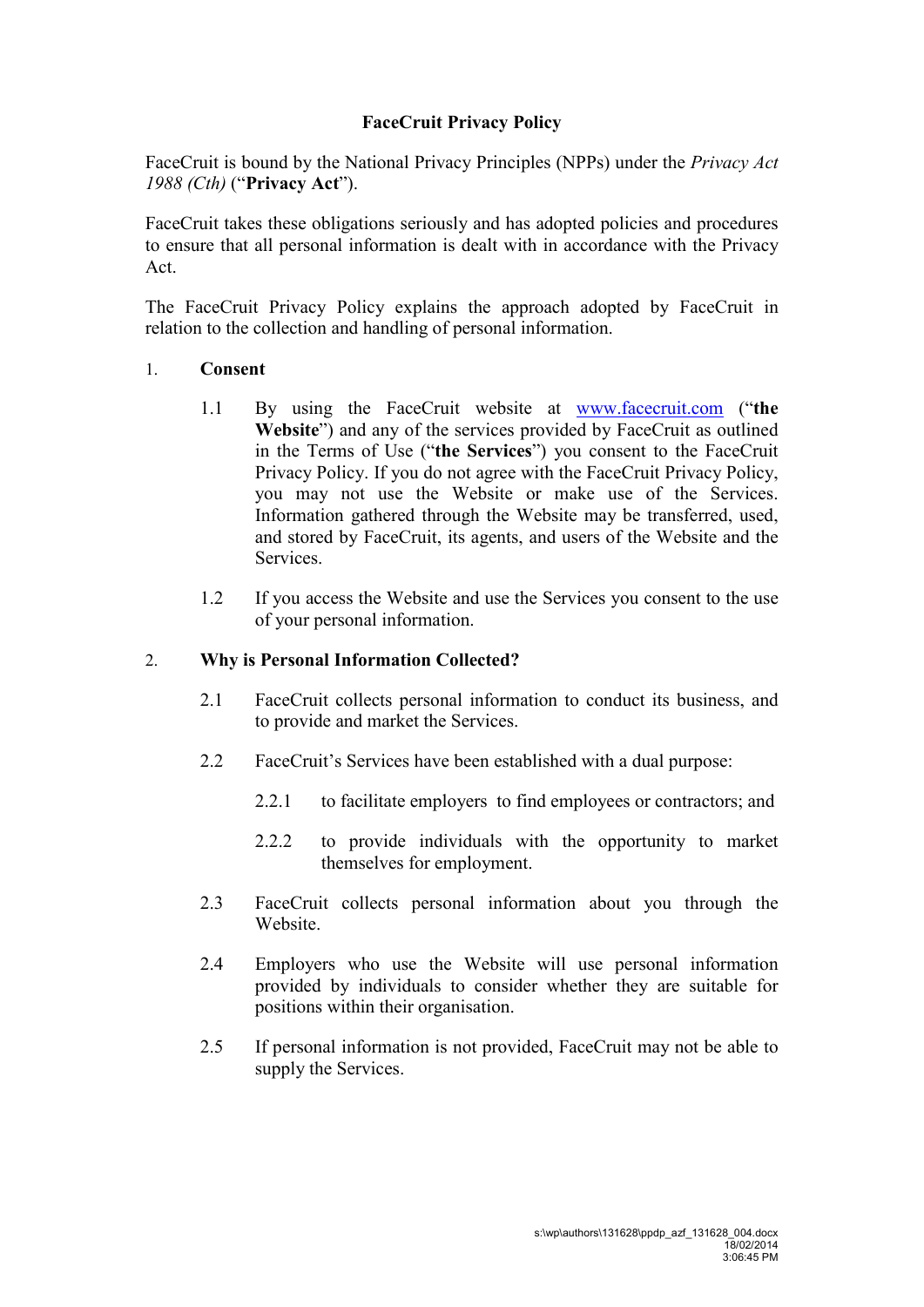### 3. **What Personal Information is Collected?**

- 3.1 The type of information FaceCruit may collect and hold includes personal information about you, and any person or business who attempts to use the Website and the Services.
- 3.2 The nature of the information FaceCruit may collect in order to provide the Services includes personal information submitted through the Website, which information can be used to identify you, and includes but is not limited to:
	- 3.2.1 names
	- 3.2.2 addresses
	- 3.2.3 contact details
	- 3.2.4 employment history
	- 3.2.5 tax details
	- 3.2.6 medical history
	- 3.2.7 financial information
	- 3.2.8 family details, eg next of kin
	- 3.2.9 criminal record/prior convictions
	- 3.2.10 ethnic origin
	- 3.2.11 religion
	- 3.2.12 trade union details
	- 3.2.13 government agency identifiers
- 3.3 Personal information also includes your image, photographs and voice recordings, work history, knowledge, skills, abilities, resume data, work style and answers to interview questions.

### 4. **How your Personal Information is Used and Disclosed?**

- 4.1 FaceCruit may use and disclose your personal information for the primary purpose for which it is collected, for reasonably expected secondary purposes, which are related to the primary purpose and for any other purpose authorised by the Privacy Act.
- 4.2 In general, FaceCruit will use and disclose your personal information for the following purposes:
	- 4.2.1 conducting its business;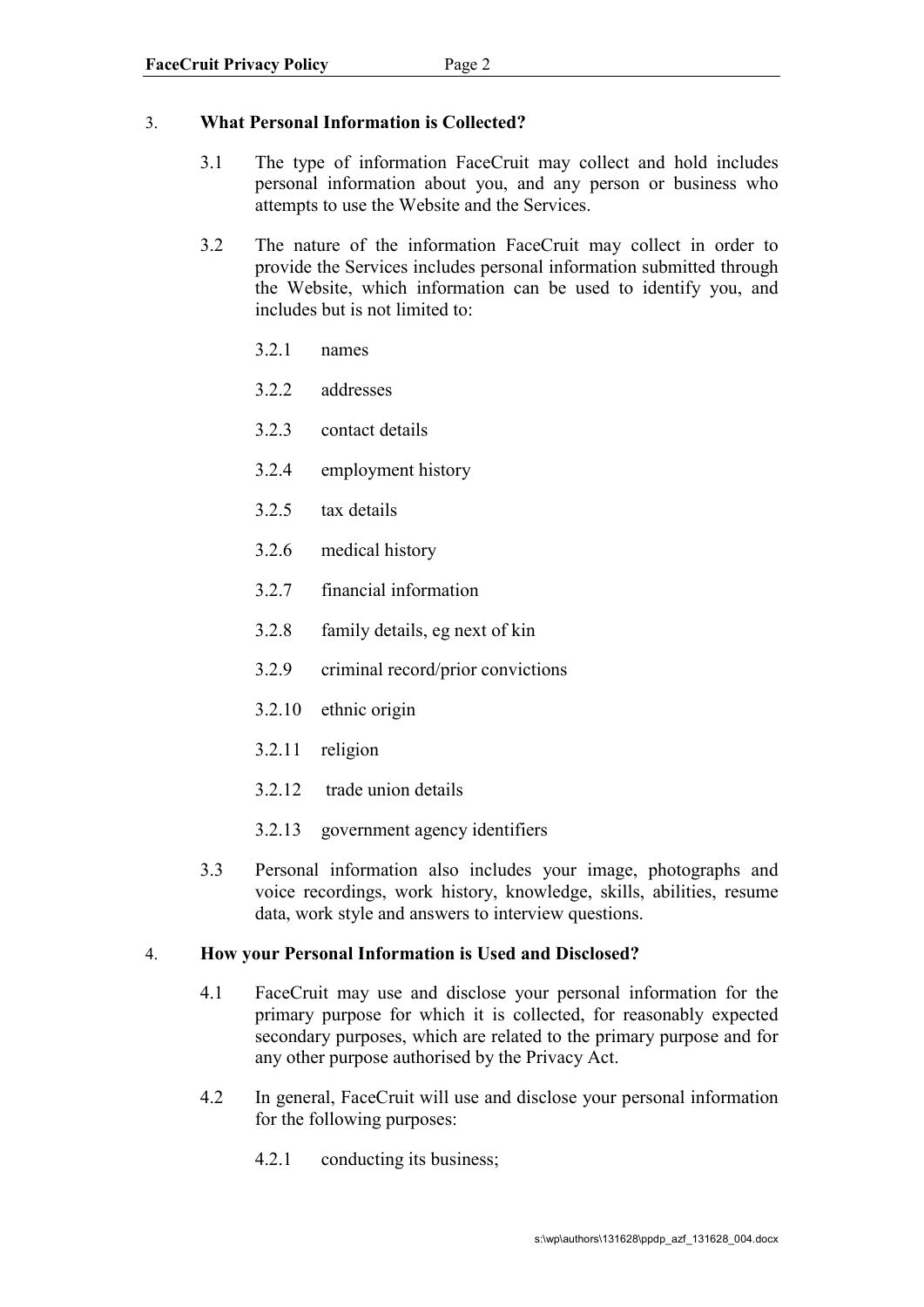- 4.2.2 providing and marketing the Services;
- 4.2.3 communicating with you;
- 4.2.4 complying with its legal obligations;
- 4.2.5 helping to manage and enhance the Services.
- 4.2.6 to service providers and other agents engaged to perform functions on its behalf such as processing of payments, provision of data storage, hosting of the Website, marketing of FaceCruit's Services, conducting audits and performing web analytics.
- 4.3 The relevant organisations that FaceCruit may disclose your personal information to are those involved in:
	- 4.3.1 managing, validating or administering your application, employment or engagement such as third party suppliers, users of the Website, organisations providing education and training, professional associations, posting services and advisers;
	- 4.3.2 your employment or engagement such as employment agencies, counsellors and assessment agencies;
	- 4.3.3 conducting checks or monitoring employee conduct.
- 4.4 The Website and the Services may provide links to third party sites, such as the websites of interviewing or training companies. FaceCruit is not responsible for the privacy policies, practices or the content of websites owned by others that you may link to through the Website or that may be linked through the Services. Accordingly you are encouraged to review the privacy policies and terms of service of linked websites so that you understand how those websites collect, use and share personal information.
- 4.5 FaceCruit operates throughout Australia and overseas, therefore some of the uses and disclosures may occur outside your State or Territory.

#### 5. **Who else might see your Personal Information?**

- 5.1 FaceCruit may disclose your personal information to:
	- 5.1.1 other members of the FaceCruit group;
	- 5.1.2 other companies or individuals who assist FaceCruit in providing the Services or who perform functions on its behalf, such as specialist consultants;
	- 5.1.3 government or regulatory authorities;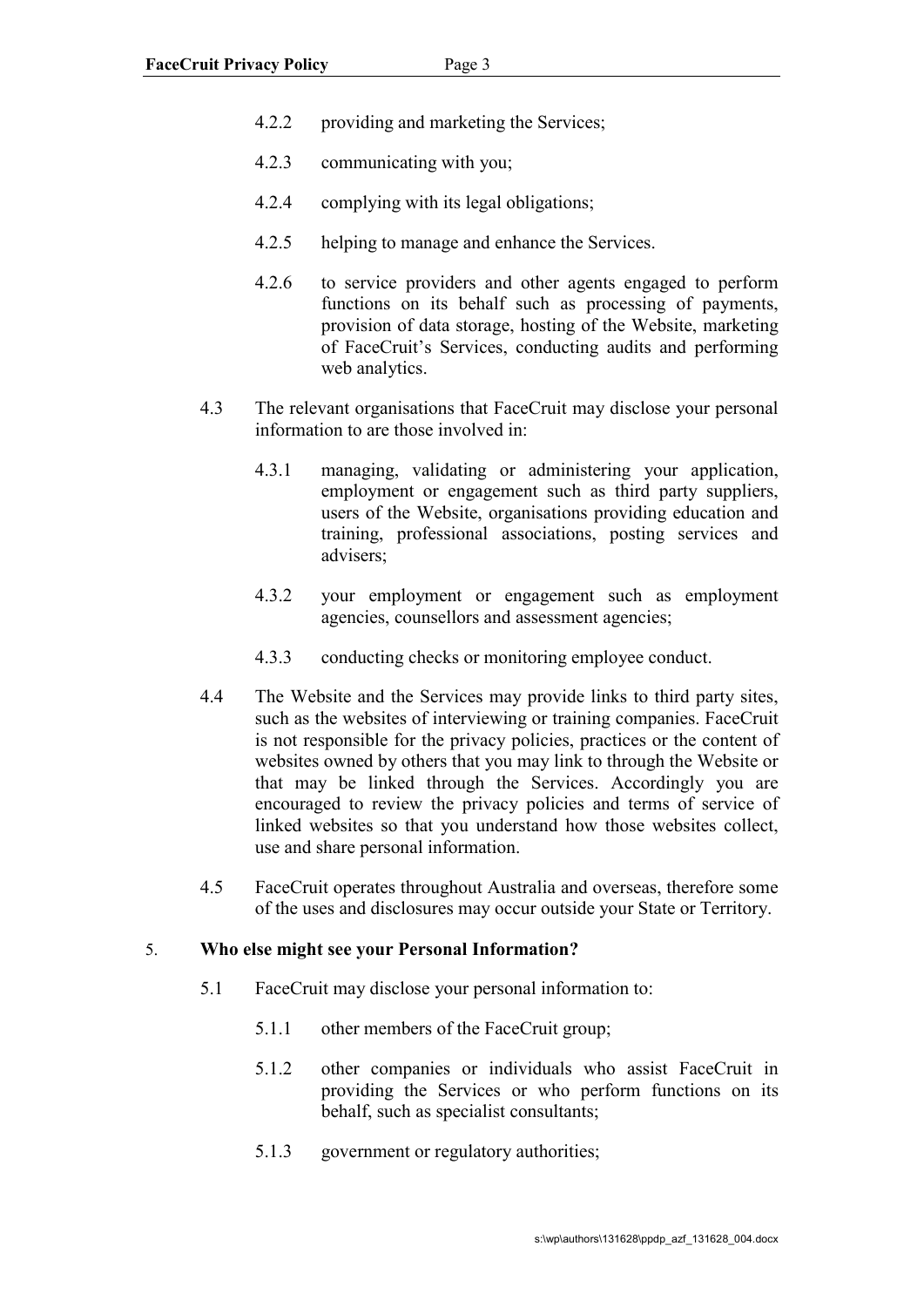5.1.4 legal advisers and other professional service bodies that FaceCruit uses from time to time.

## 6. **How is Personal Information kept Accurate?**

6.1 It is the responsibility of each user of the Website and the Services to ensure the personal information FaceCruit holds about you on the Website is up to date in order for the Services to benefit you.

## 7. **Management of Personal Information**

FaceCruit takes:

- 7.1 the NPPs seriously and ensures reasonable steps are taken to protect the security of personal information. FaceCruit's personnel are required to respect the confidentiality of personal information and the privacy of individuals.
- 7.2 FaceCruit takes reasonable steps to ensure only authorised persons are given access to the Website which holds your personal information.
- 7.3 FaceCruit has implemented security measures to protect the personal information on the Website from;
	- 7.3.1 misuse;
	- 7.3.2 unauthorised access;
	- 7.3.3 improper use;
	- 7.3.4 unauthorised modification;
	- 7.3.5 improper disclosure; and
	- 7.3.6 unlawful destruction or accidental loss.

# 8. **Archiving**

- 8.1 When you no longer use the Website, your information may be stored for a period of time.
- 8.2 Where FaceCruit no longer requires your personal information for a permitted purpose under the NPPs it will take reasonable steps to destroy it.

# 9. **Identifiers**

9.1 FaceCruit does not use personal identifiers that have been assigned to you by another agency, eg your tax file number, as a means of identifying you as an individual. If you provide such information to